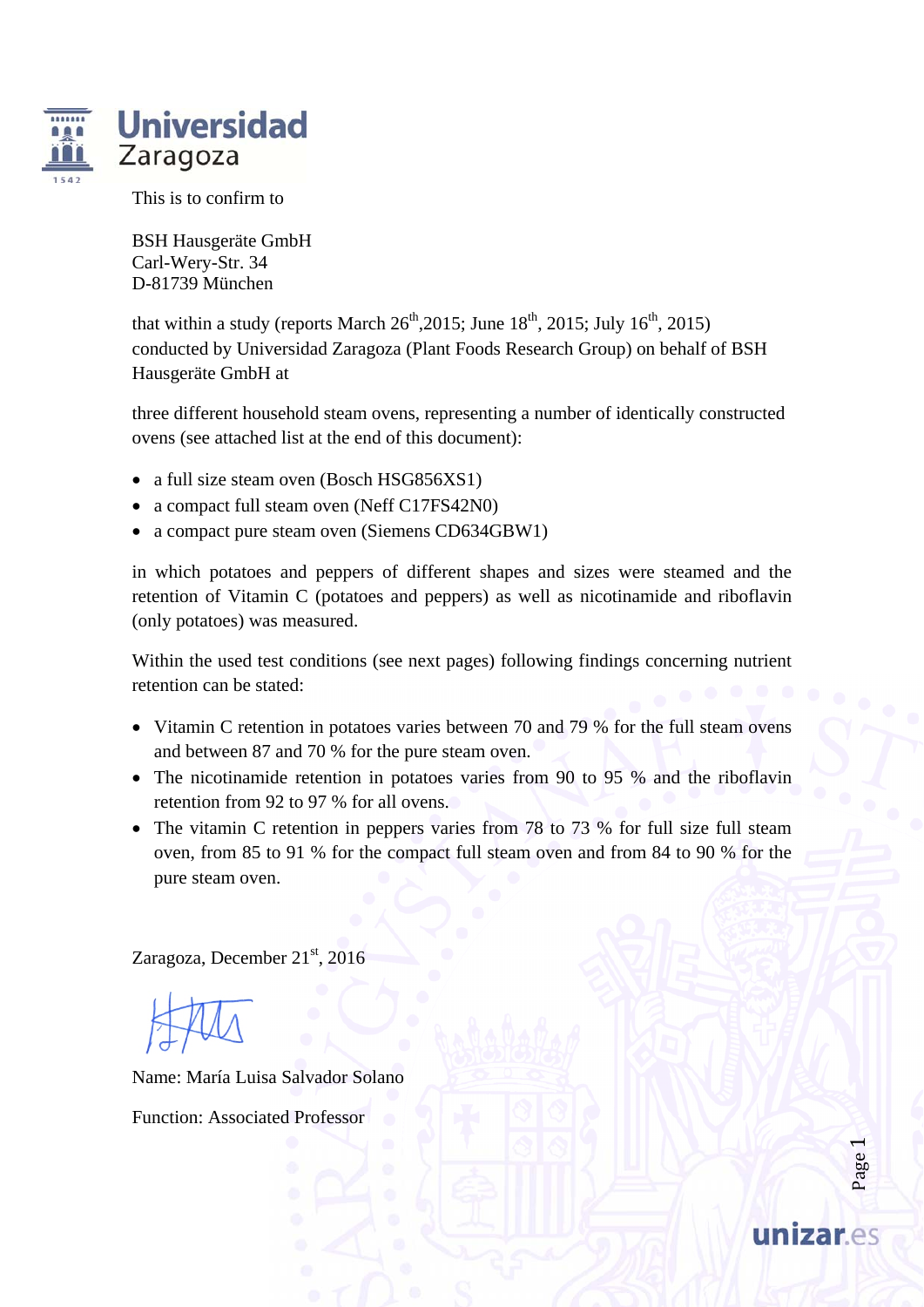

# **Universidad** Zaragoza

The aim of the study was to analyze the nutrients retention in the steaming of some vegetables. Therefore *Agata* potatoes and *California* peppers were steamed using three different ovens:

- a full size steam oven (Bosch HSG856XS1)
- a compact full steam oven (Neff C17FS42N0)
- a compact pure steam oven (Siemens CD634GBW1).

For all tested ovens identically constructed appliances from BSH series EOX6 of the brands Bosch, Siemens and Neff are available. An according list of identically constructed appliances is attached to this report.

The tests were carried out according to the analysis method described in an attached document as follows:

The potatoes, adjusted to 20 ºC, were peeled off, washed, drained and cut into cubes of approximately 2 cm or 3 cm of lateral length or into slices of 3 cm diameter and 1 cm thickness. The peppers at the refrigerator temperature (around 6 ºC) were washed, dried and cut into stripes (0.3-0.7 cm  $\times$  3-5 cm) or squares (3-4 cm  $\times$  3-4 cm). The products were put in a perforated gastronorm container without salt or seasoning. The amount of potatoes was 250g or 500 g, and 350 g for peppers. In the pure steam oven and in the full size full steam oven the product was located at level 3 and at level 2 in the compact full steam oven. In all cases the heating mode was "Steam  $100 \degree C$ ". The cooking time was the shortest time needed to have completely cooked vegetables. That is 16 min for potatoes cut in 2 cm cubes or slices and 21 min for 3 cm cubes, independently of the oven. The cooking time for peppers was 7 min for stripes and 5 min for squares when the pure steam and full size full steam ovens were used, while shorter cooking times were used for compact full steam oven (6 min for stripes and 4 min for squares).

Vitamin C was analyzed in potatoes and peppers, and nicotinamide and riboflavin were also quantified in potatoes. To obtain the percentage of retention, the vitamins were analyzed in raw and in cooked vegetables. The vitamins were determined by a high performance liquid chromatography method (HPLC) using a Hewlett Packard (Series 1100) chromatograph.

The results obtained in the analysis of potatoes, reveal that the percentage of retention of vitamin C varies between 70 and 79 % when the full steam ovens were used and neither the shape nor the weight of potatoes influences the retention of vitamin C. For the pure steam oven the vitamin C retention varies between 87 and 70 %. In this case, the shape and the amount of the potatoes appear to influence the retention of this nutrient. The cubes of 2 cm and the slices were steamed during the same time, but the cooking slices retain less amount of vitamin C. The losses of vitamin C are more pronounced for 500 g than for 250 g although these differences are only significant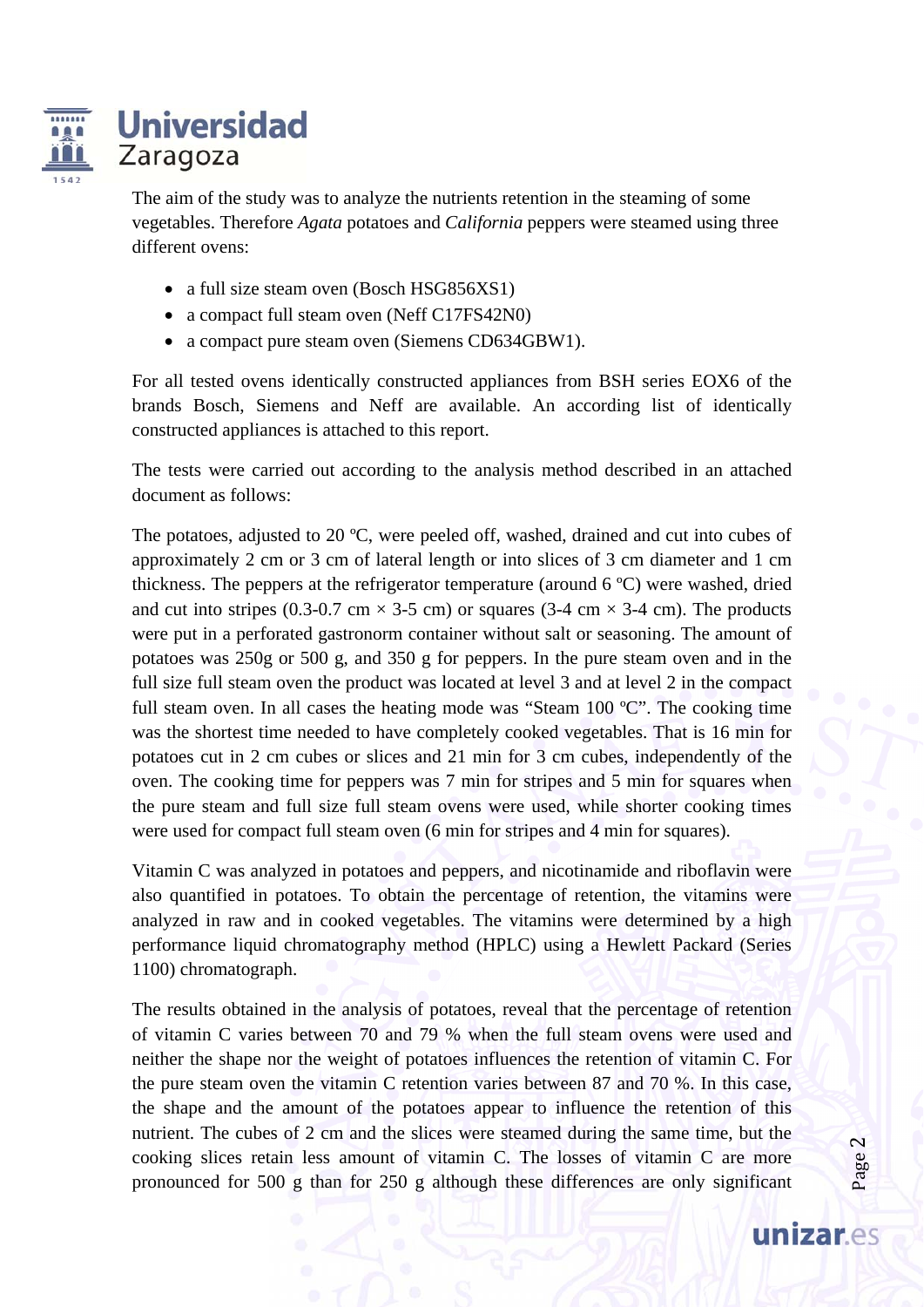

 $(p<0.05)$  for 2 cm cubes. The cause for this fact might be the different area of the perforated tray covered by the potato pieces and as a consequence the condensation of the steam over the product and the leaching could be take place in a different extent.

The nicotinamide retention in potatoes varies from 90 to 95 % and from 92 to 97 % for riboflavin retention, regardless, in both cases, of steaming conditions and oven.

From the results of the pepper analysis can be concluded that the retention of vitamin C does not depend significantly on the shape of the product, and varies from 78 to 73 % for full size full steam oven, from 85 to 91 % for compact full steam oven and from 84 to 90 % for pure steam oven.

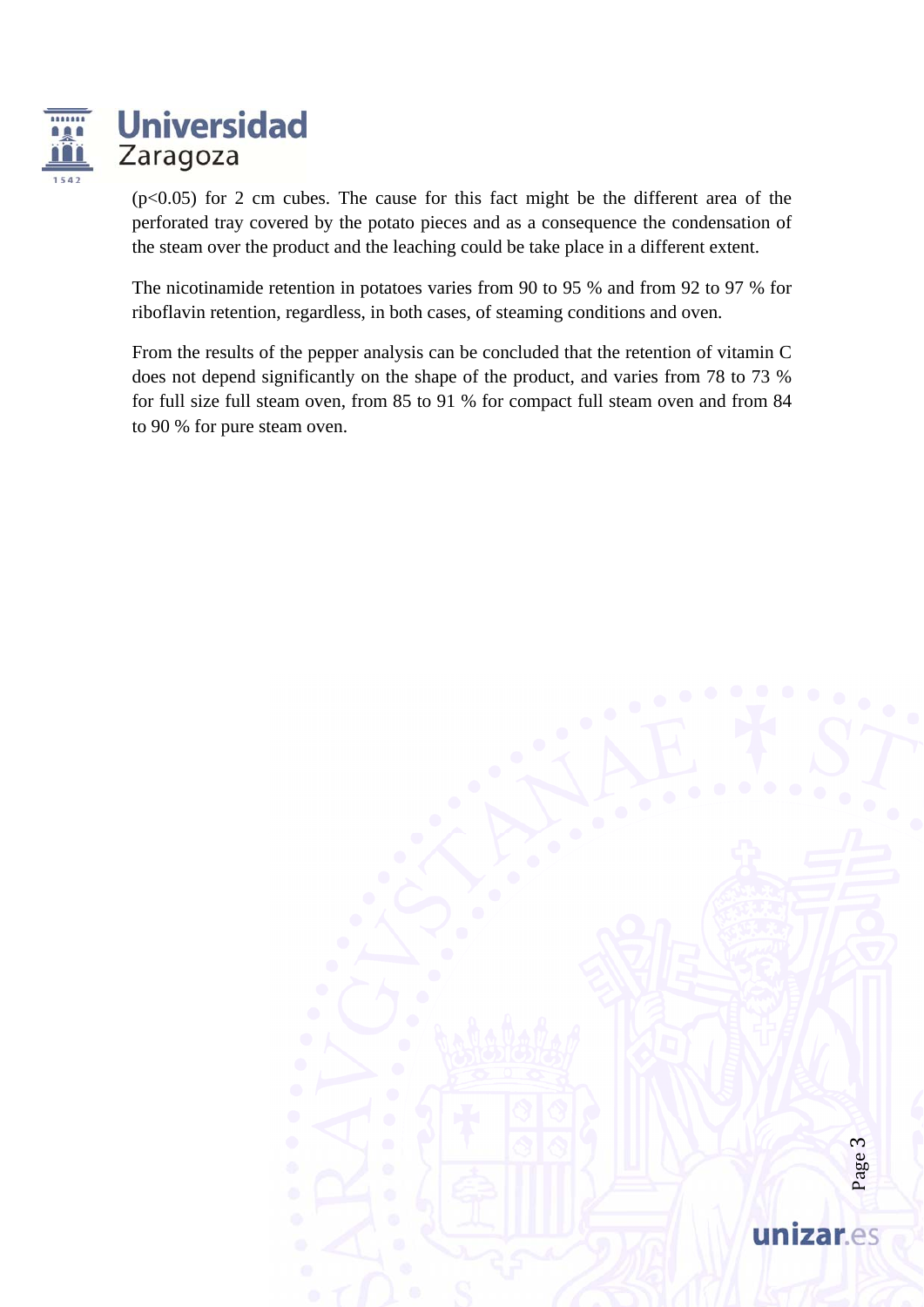

## List of identically constructed appliances

Identically constructed pure steam ovens:

| <b>Appliance</b> | <b>Description</b> | <b>Series</b>    | <b>Brand</b>   |                     |
|------------------|--------------------|------------------|----------------|---------------------|
| CD634GBS1        | Height 45 cm       | EOX <sub>6</sub> | <b>Siemens</b> |                     |
| CD634GBS1B       | Height 45 cm       | EOX <sub>6</sub> | <b>Siemens</b> |                     |
| CD634GBS1W       | Height 45 cm       | EOX <sub>6</sub> | <b>Siemens</b> |                     |
| <b>CD634GBW1</b> | Height 45 cm       | EOX <sub>6</sub> | <b>Siemens</b> | <b>Tested model</b> |
| CD834GBS1        | Height 45 cm       | EOX <sub>6</sub> | <b>Siemens</b> |                     |
| CD834GBB1        | Height 45 cm       | EOX <sub>6</sub> | <b>Siemens</b> |                     |
| CDG634BB1        | Height 45 cm       | EOX <sub>6</sub> | <b>Bosch</b>   |                     |
| CDG634BB1W       | Height 45 cm       | EOX <sub>6</sub> | <b>Bosch</b>   |                     |
| CDG634BS1        | Height 45 cm       | EOX <sub>6</sub> | <b>Bosch</b>   |                     |
| CDG634BS1B       | Height 45 cm       | EOX <sub>6</sub> | <b>Bosch</b>   |                     |
| CDG634BS1W       | Height 45 cm       | EOX <sub>6</sub> | <b>Bosch</b>   |                     |
| CDG634BW1        | Height 45 cm       | EOX <sub>6</sub> | <b>Bosch</b>   |                     |
| CDG634BW1W       | Height 45 cm       | EOX <sub>6</sub> | <b>Bosch</b>   |                     |

Identically constructed full steam ovens (60 cm):

|                   |                    | <b>Series</b>    | <b>Brand</b>   |                     |
|-------------------|--------------------|------------------|----------------|---------------------|
| <b>Appliance</b>  | <b>Description</b> |                  |                |                     |
| <b>HS636GDS1</b>  | Height 60 cm       | EOX6             | Siemens        |                     |
| HS636GDS1C        | Height 60 cm       | EOX6             | <b>Siemens</b> |                     |
| HS636GDS1W        | Height 60 cm       | EOX <sub>6</sub> | Siemens        |                     |
| HS636GDW1W        | Height 60 cm       | EOX <sub>6</sub> | Siemens        | o                   |
| <b>HSG636BB1</b>  | Height 60 cm       | EOX <sub>6</sub> | <b>Bosch</b>   |                     |
| <b>HSG636BS1</b>  | Height 60 cm       | EOX <sub>6</sub> | <b>Bosch</b>   |                     |
| <b>HSG636BW1</b>  | Height 60 cm       | EOX <sub>6</sub> | <b>Bosch</b>   |                     |
| <b>HSG636ES1</b>  | Height 60 cm       | EOX <sub>6</sub> | <b>Bosch</b>   |                     |
| <b>HSG636ES1C</b> | Height 60 cm       | EOX <sub>6</sub> | <b>Bosch</b>   |                     |
| <b>HSG636ES1W</b> | Height 60 cm       | EOX <sub>6</sub> | <b>Bosch</b>   |                     |
| <b>HSG636XS6</b>  | Height 60 cm       | EOX <sub>6</sub> | <b>Bosch</b>   |                     |
| <b>HSG656RS1</b>  | Height 60 cm       | EOX <sub>6</sub> | <b>Bosch</b>   |                     |
| <b>HSG656XS1</b>  | Height 60 cm       | EOX <sub>6</sub> | <b>Bosch</b>   |                     |
| HSG656XS6W        | Height 60 cm       | EOX <sub>6</sub> | <b>Bosch</b>   |                     |
| <b>HSG856XB6</b>  | Height 60 cm       | EOX <sub>6</sub> | <b>Bosch</b>   |                     |
| <b>HSG856XS1</b>  | Height 60 cm       | EOX <sub>6</sub> | <b>Bosch</b>   | <b>Tested model</b> |
| <b>HSG856XS6</b>  | Height 60 cm       | EOX <sub>6</sub> | <b>Bosch</b>   |                     |

Page 4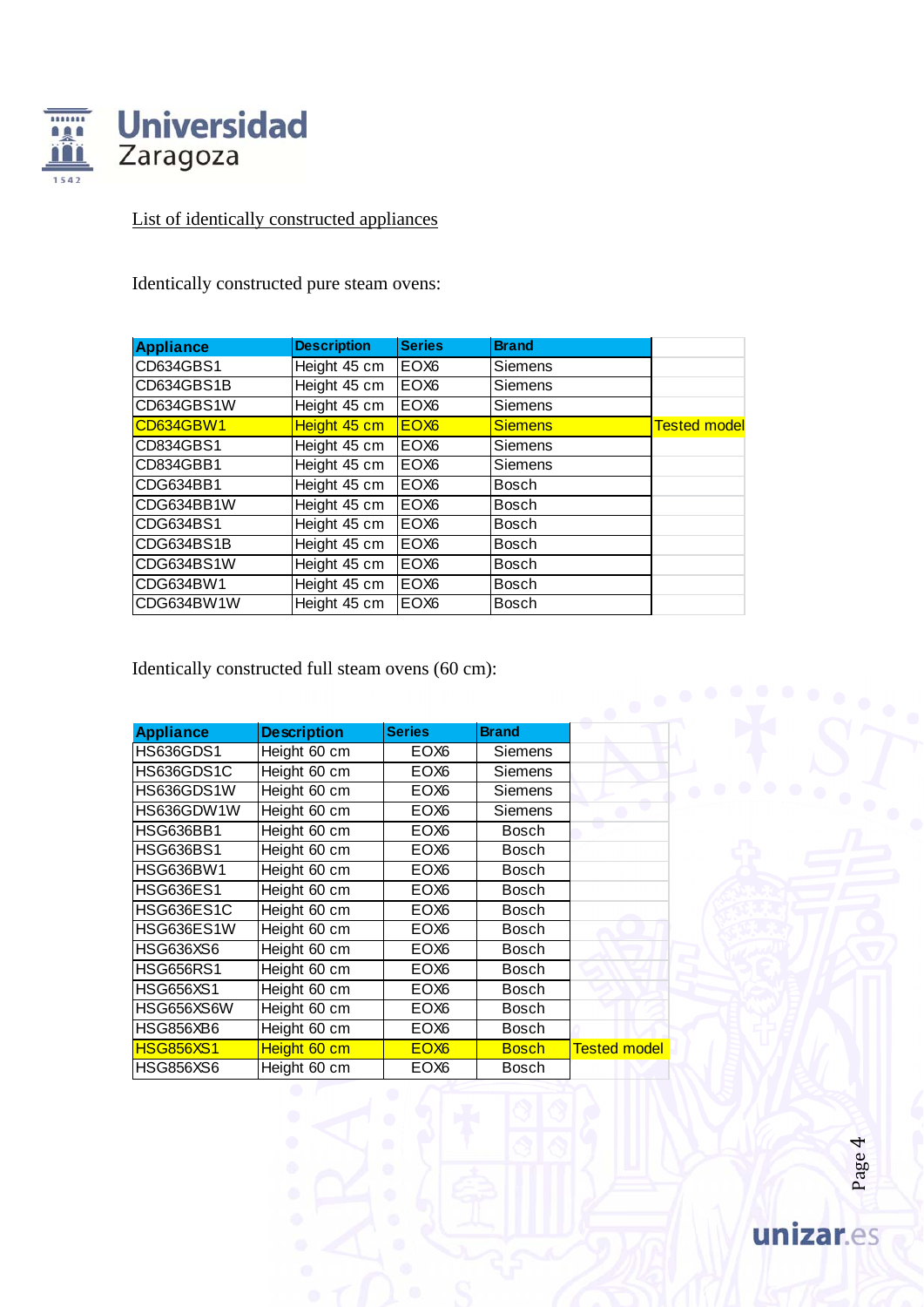

### Identically constructed full steam ovens (45 cm):

| <b>Appliance</b>  | <b>Description</b> | <b>Series</b>    | <b>Brand</b> |                          |
|-------------------|--------------------|------------------|--------------|--------------------------|
| C15FS22N0         | Height 45 cm       | EOX <sub>6</sub> | <b>Neff</b>  |                          |
| C15FS24N0         | Height 45 cm       | EOX <sub>6</sub> | <b>Neff</b>  |                          |
| C17FS32N0B        | Height 45 cm       | EOX <sub>6</sub> | Neff         |                          |
| C17FS42N0         | Height 45 cm       | EOX <sub>6</sub> | Neff         |                          |
| C17FS52N0         | Height 45 cm       | EOX <sub>6</sub> | <b>Neff</b>  | <b>Tested model</b>      |
| C87FS22N0         | Height 45 cm       | EOX <sub>6</sub> | <b>Neff</b>  |                          |
| C87FS32N0         | Height 45 cm       | EOX <sub>6</sub> | <b>Neff</b>  |                          |
| C87FS32N0B        | Height 45 cm       | EOX <sub>6</sub> | <b>Neff</b>  |                          |
| CS636GBS1         | Height 45 cm       | EOX <sub>6</sub> | Siemens      |                          |
| CS656GBS1         | Height 45 cm       | EOX <sub>6</sub> | Siemens      |                          |
| CS656GBS1B        | Height 45 cm       | EOX <sub>6</sub> | Siemens      |                          |
| CS656GBS1W        | Height 45 cm       | EOX <sub>6</sub> | Siemens      |                          |
| CS656GBW1         | Height 45 cm       | EOX <sub>6</sub> | Siemens      |                          |
| CS856GBS1S        | Height 45 cm       | EOX <sub>6</sub> | Siemens      |                          |
| CS856GDB6S        | Height 45 cm       | EOX <sub>6</sub> | Siemens      |                          |
| CS856GDW6S        | Height 45 cm       | EOX <sub>6</sub> | Siemens      |                          |
| CS856GPS1         | Height 45 cm       | EOX <sub>6</sub> | Siemens      |                          |
| CS856GPB6         | Height 45 cm       | EOX <sub>6</sub> | Siemens      |                          |
| CSG636BS1         | Height 45 cm       | EOX <sub>6</sub> | <b>Bosch</b> |                          |
| CSG636BS2         | Height 45 cm       | EOX <sub>6</sub> | <b>Bosch</b> | w                        |
| CSG656BS1         | Height 45 cm       | EOX <sub>6</sub> | <b>Bosch</b> |                          |
| CSG656BS1B        | Height 45 cm       | EOX <sub>6</sub> | <b>Bosch</b> |                          |
| <b>CSG656BS1I</b> | Height 45 cm       | EOX <sub>6</sub> | <b>Bosch</b> |                          |
| CSG656BS1W        | Height 45 cm       | EOX <sub>6</sub> | <b>Bosch</b> |                          |
| CSG656RB1         | Height 45 cm       | EOX <sub>6</sub> | <b>Bosch</b> | $\overline{\phantom{a}}$ |
| CSG656RB6         | Height 45 cm       | EOX <sub>6</sub> | <b>Bosch</b> |                          |
| CSG656RS1         | Height 45 cm       | EOX <sub>6</sub> | <b>Bosch</b> |                          |
| CSG656RS1A        | Height 45 cm       | EOX <sub>6</sub> | <b>Bosch</b> |                          |
| CSG656RS6         | Height 45 cm       | EOX <sub>6</sub> | <b>Bosch</b> |                          |
| <b>CSG656RW1</b>  | Height 45 cm       | EOX <sub>6</sub> | <b>Bosch</b> |                          |
| CSG656RW6         | Height 45 cm       | EOX <sub>6</sub> | <b>Bosch</b> |                          |
| CSG856NS1         | Height 45 cm       | EOX <sub>6</sub> | <b>Bosch</b> |                          |
| CSG856RB6         | Height 45 cm       | EOX <sub>6</sub> | <b>Bosch</b> |                          |
| CSG856RS1         | Height 45 cm       | EOX <sub>6</sub> | <b>Bosch</b> |                          |
| CSG856RS6         | Height 45 cm       | EOX <sub>6</sub> | <b>Bosch</b> |                          |

Page 5 unizar.es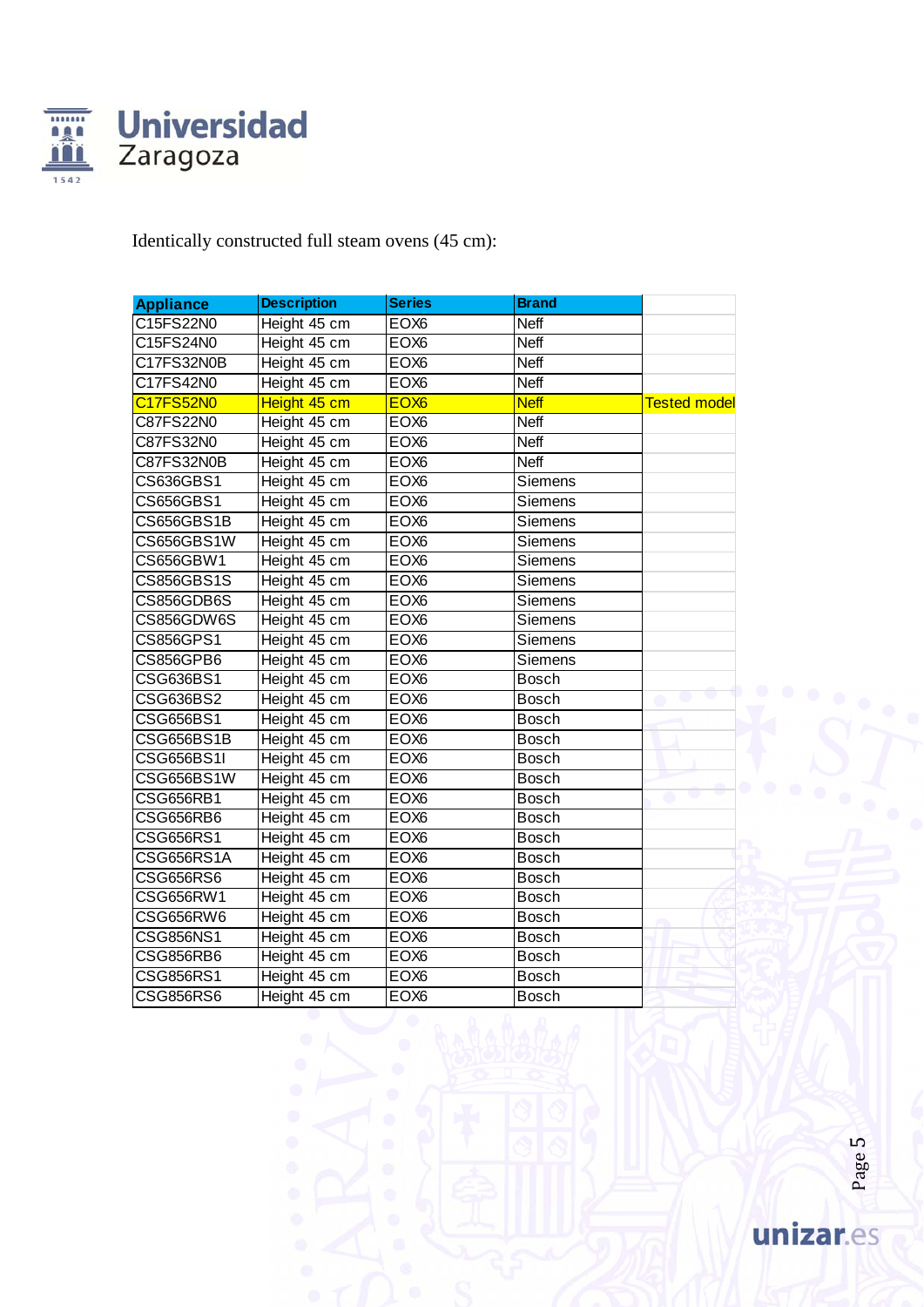

### **ANALYSIS METHOD**

**Vitamin C analysis:** 

#### **Apparatus:**

The vitamins were determined by a high performance liquid chromatography method (HPLC), using a Hewlett Packard (Agilent-Series 1100) chromatograph equipped with the following modules:

- Degasser (G1322 A, 1100 Series)
- Quaternary pump (G1311 A, 1100 Series)
- Autosampler (G1313 A, 1100 Series)
- Photodiode array detector (DAD) (G1315 B, 1100 Series)
- **Chromatography column:** Discovery®RP Amide C16, 5µm, 15 cm x 4.6 mm supplied by Supelco Analytical.

#### **Analysis conditions:**

- Injection volume: 20 µL
- Flow-rate of the mobile phase:1 mL/min
- Time of analysis: 10 min
- Temperature: 40 ºC
- Mobile phase: HPLC grade water with metaphosphoric acid to pH2.2

**Commercial standards:** Ascorbic acid 99.7 % (Merck, Ref:1.00127.0100)

#### **Calibration:**

| Commercial<br>Standard            | (nm) | Intercept         | Slope $(L/mg)$     | Interval    | Correlation<br>coefficient |
|-----------------------------------|------|-------------------|--------------------|-------------|----------------------------|
| Ascorbic acid<br>$(time=2.6 min)$ | 245  | $7.463 \pm 0.635$ | $94.458 \pm 1.363$ | $1-50$ mg/L | 0.995                      |

#### **Extraction procedures:**

Potatoes:

Five grams of homogenate were mechanically stirred in 10 mL of a 4.5 % (w/v) solution of metaphosphoric acid for 15 min. The mixture was vacuum-filtered. The permeated was mixed with other 10 mL of the same metaphosphoric acid solution and vacuum filtered again. The filtrate was diluted until obtaining a total final volume of 25 mL with metaphosphoric acid solution. An aliquot was filtered through a  $0.45 \mu m$ Millipore filter prior to injection into the chromatographic column. To ensure that the samples were representative, all pieces of potatoes were mixed doing a paste and

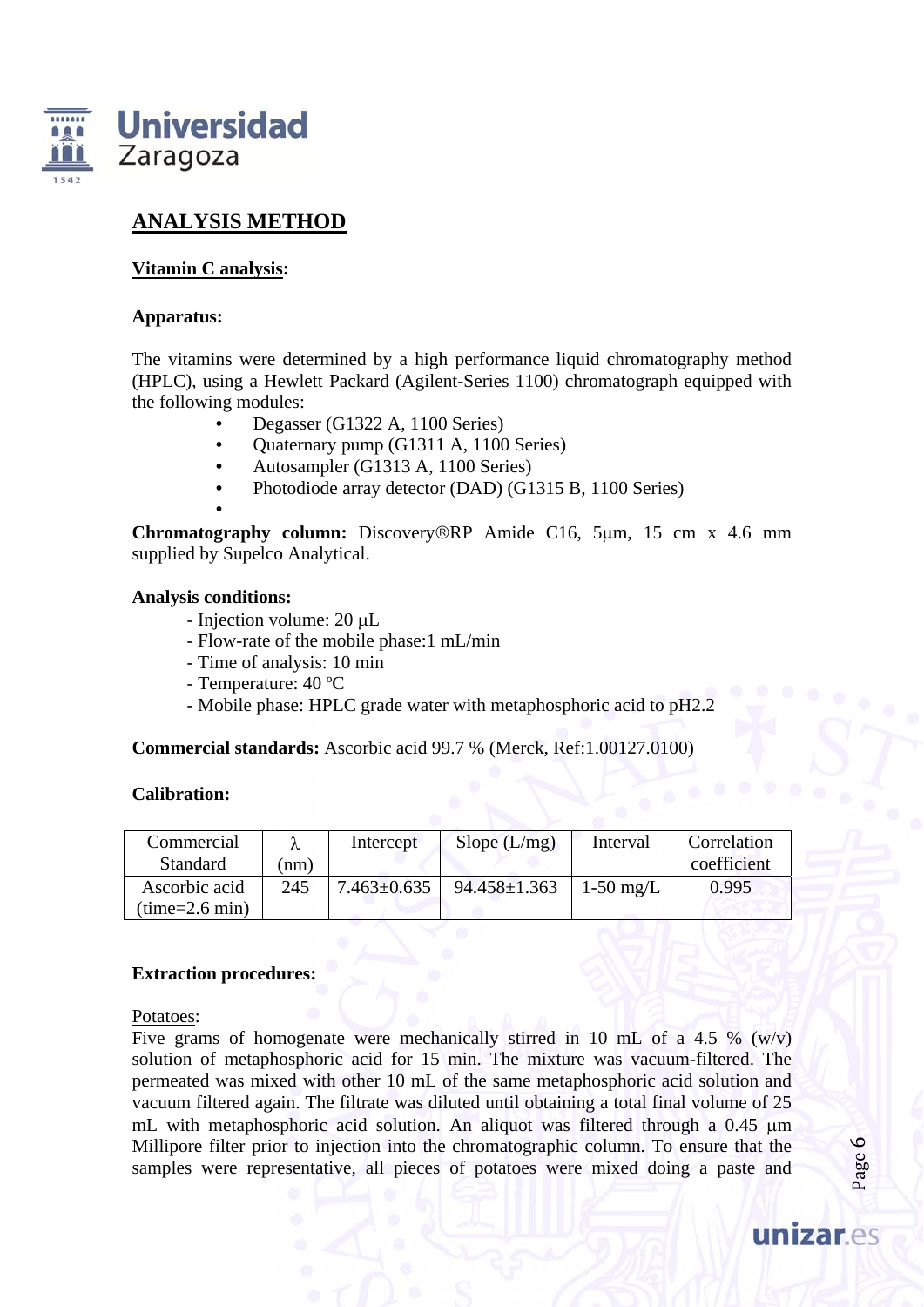



afterwards 6 samples of 5 g were analysed separately. Two or three replicates were performed for each condition.

#### Peppers:

Five grams of peppers were cut into small pieces with a ceramic knife. 10 mL of a 4.5 %  $(w/v)$  solution of metaphosphoric acid was added. The mix was homogenized in an "ultraturrax" for 2 min. The weight of the samples was balanced with other 10 mL of the same metaphosphoric acid solution. The samples were centrifuged at 4000 rpm for 20 min. The upper liquid was vacuum filtered. The filtrate was diluted until obtaining a total final volume of 25 mL with metaphosphoric acid solution. An aliquot was filtered through a 0.20 µm Millipore filter prior to injection into the chromatographic column. To ensure that the samples were representative, the squares or the stripes of raw or cooked peppers, were cut into small pieces and afterwards 6 samples of 5 g were analysed separately. Two replicates were performed for each condition. Therefore, 12 samples for each cooking condition were analysed.

#### **Vitamin B analysis**:

#### **Apparatus:**

The vitamins were determined by a high performance liquid chromatography method (HPLC), using a Hewlett Packard (Agilent-Series 1100) chromatograph equipped with the following modules:

- Degasser (G1322 A, 1100 Series)
- Quaternary pump (G1311 A, 1100 Series)
- Autosampler (G1313 A, 1100 Series)
- Photodiode array detector (DAD) (G1315 B, 1100 Series)

**Chromatography column:** Discovery®RP Amide C16, 5µm, 15 cm x 4.6 mm supplied by Supelco Analytical.

#### **Analysis conditions:**

- $-$  Injection volume: 100  $\mu$ L
- Flow-rate of the mobile phase:1 mL/min
- Time of analysis:47 min
- Temperature: 25 ºC
- Solvents: Initial isocratic step with 10 mM phosphate buffer at pH 6.5 for 13 min followed by a linear gradient to acetonitrile-buffer (6:94  $v/v$ ) mixture during 1 min, this mixture being held for 6 min. Then a second linear gradient to acetonitrile-buffer (12:88, v/v) mixture 1 min and held for 15 min.

#### **Commercial standards:**

- Nicotinamide  $\geq 99.5$  % HPLC. Sigma-Aldrich Chemie GmbH
- Riboflavin 98 %. Alfa Aesar Gmb&CoKG.

Page  $\overline{\phantom{0}}$